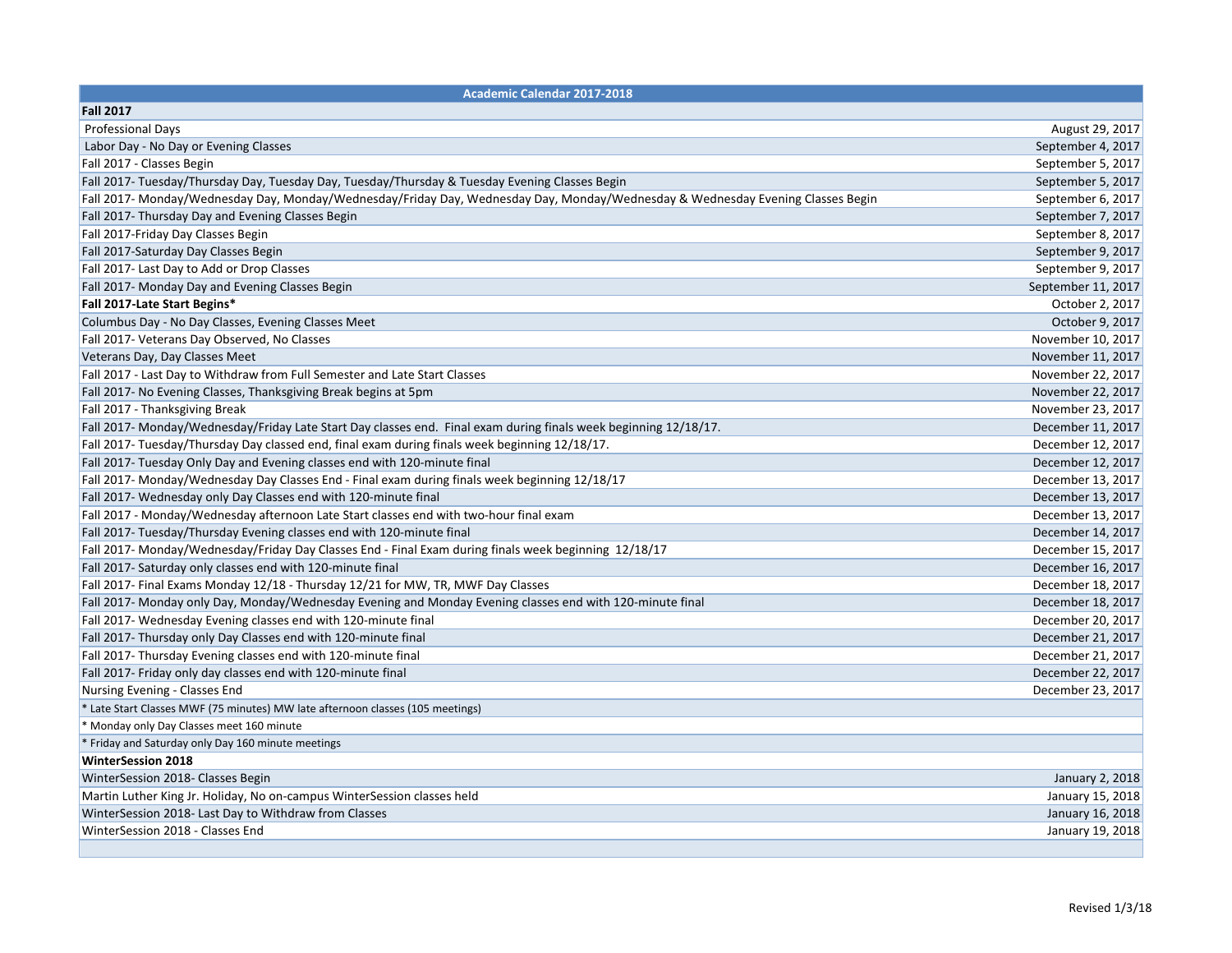| Spring 2018                                                                                                                              |                   |
|------------------------------------------------------------------------------------------------------------------------------------------|-------------------|
| Spring 2018 - Classes Begin - Full Term and Minimester 1                                                                                 | January 22, 2018  |
| Spring 2018 - Monday/Wednesday Day, Monday/Wednesday/Friday Day, Monday only Day, Monday Evening, Monday/Wednesday Evening classes begin | January 22, 2018  |
| Spring 2018- Tuesday/Thursday Day, Tuesday only Day, Tuesday and Tuesday/Thursday Evening Classes Begin                                  | January 23, 2018  |
| Spring 2018- Wednesday only Day, Wednesday Evening classes begin                                                                         | January 24, 2018  |
| Spring 2018 - Thursday only Day, Thursday Evening classes begin                                                                          | January 25, 2018  |
| Spring 2018- Friday only Day classes begin                                                                                               | January 26, 2018  |
| Spring 2018- Saturday only classes begin                                                                                                 | January 27, 2018  |
| Presidents Day - No Day or Evening Classes                                                                                               | February 19, 2018 |
| Spring 2018- Last day to withdraw from Minimester 1 classes                                                                              | March 2, 2018     |
| Spring 2018- Minimester 1 classes end                                                                                                    | March 16, 2018    |
| Spring Break 2018 - March 19- March 24                                                                                                   | March 19, 2018    |
| Spring 2018- Classes Begin: Minimester 2                                                                                                 | March 26, 2018    |
| Patriots Day-No Day or Evening classes                                                                                                   | April 16, 2018    |
| Spring 2018- Last day to withdraw from Full Term                                                                                         | April 18, 2018    |
| Spring 2018- Assessment Day, No Day classes, Evening classes will meet                                                                   | May 1, 2018       |
| Spring 2018- Last day to withdraw from Minimester 2 classes                                                                              | May 4, 2018       |
| Spring 2018 Final Exam Schedule-See https://www.middlesex.mass.edu/finalexams/ for complete final exam schedule                          | May 8, 2018       |
| Spring 2018 - Tuesday/Thursday Full Semester Day classes end - Finals Exam May 14-18                                                     | May 8, 2018       |
| Spring 2018- Tuesday/Thursday and Tuesday Evening classes end with a 120-minute final exam                                               | May 8, 2018       |
| Spring 2018-Monday/Wednesday and Monday/Wednesday/Friday full semester day classes end - Finals Exam May 14-May 18                       | May 9, 2018       |
| Spring 2018- Wednesday only Day classes end with a 120-minute final exam                                                                 | May 9, 2018       |
| Spring 2018- Wednesday Evening classes end with a 120-minute final exam                                                                  | May 9, 2018       |
| Spring 2018- Thursday only day classes end with a 120-minute final exam                                                                  | May 10, 2018      |
| Spring 2018- Thursday Evening classes end with a 120-minute final exam                                                                   | May 10, 2018      |
| Spring 2018- Friday only day classes end with a 120- minute final exam                                                                   | May 11, 2018      |
| Spring 2018- Saturday only day classes end with a 120 minute final exam                                                                  | May 12, 2018      |
| Spring 2018- Final Exam May 14-May 18 MW, MWF, TR, Monday only, and Tuesday only day classes                                             | May 14, 2018      |
| Spring 2018 See Final Exam Schedule at https://www.middlesex.mass.edu/finalexams/                                                        | May 14, 2018      |
| Spring 2018 Monday evening and Monday/Wednesday evening classes end with a 120 -minute final exam                                        | May 14, 2018      |
| Spring 2018- Minimester 2 classes end                                                                                                    | May 18, 2018      |
| Commencement Day                                                                                                                         | May 24, 2018      |
| Memorial Day-No on-campus Summer Quick Start classes                                                                                     | May 28, 2018      |
| <b>Summer Quick Start 2018</b>                                                                                                           |                   |
| Summer Quick Start 2018 - Classes Begin                                                                                                  | May 21, 2018      |
| Summer Quick Start 2018 - Last day to withdraw from classes                                                                              | June 5, 2018      |
| Summer Quick Start 2018 - Classes End                                                                                                    | June 8, 2018      |
| Summer 2018                                                                                                                              |                   |
| Summer 2018 - Session I Mon-Thurs Classes Begin                                                                                          | May 29, 2018      |
| Nursing Evening Classes Begin                                                                                                            | May 29, 2018      |
| Summer 2018- Session III - Web Classes Begin                                                                                             | June 4, 2018      |
| Summer 2018- Session III Eve Mon/Wed Classes Begin                                                                                       | June 4, 2018      |
| Summer 2018- Session III Eve Tues/Thurs Classes Begin                                                                                    | June 5, 2018      |
| Academy of Health Professions - Classes Begin                                                                                            | June 6, 2018      |